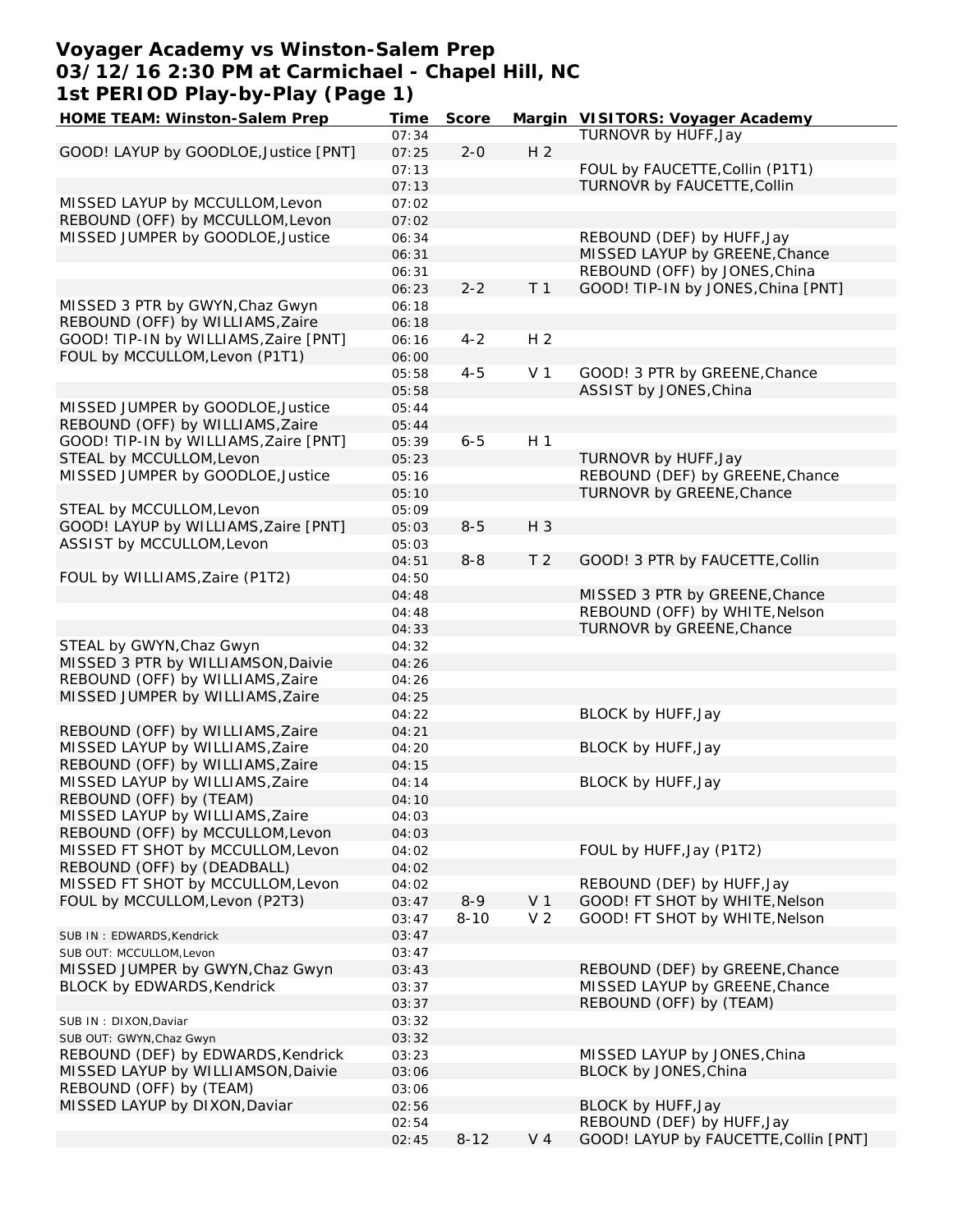# **Voyager Academy vs Winston-Salem Prep 03/12/16 2:30 PM at Carmichael - Chapel Hill, NC 1st PERIOD Play-by-Play (Page 2)**

| HOME TEAM: Winston-Salem Prep        | Time  | Score     |                | Margin VISITORS: Voyager Academy    |
|--------------------------------------|-------|-----------|----------------|-------------------------------------|
|                                      | 02:45 |           |                | ASSIST by WHITE, Nelson             |
| TURNOVR by GOODLOE, Justice          | 02:39 |           |                |                                     |
|                                      | 02:38 |           |                | STEAL by FAUCETTE, Collin           |
| REBOUND (DEF) by GOODLOE, Justice    | 02:29 |           |                | MISSED 3 PTR by HUFF, Jay           |
| MISSED 3 PTR by WILLIAMS, Zaire      | 02:17 |           |                | REBOUND (DEF) by JONES, China       |
|                                      | 02:05 | $8 - 14$  | V6             | GOOD! LAYUP by HUFF, Jay [PNT]      |
| GOOD! LAYUP by WILLIAMS, Zaire [PNT] | 01:48 | $10 - 14$ | $V_4$          |                                     |
|                                      | 01:38 | $10 - 16$ | V <sub>6</sub> | GOOD! DUNK by JONES, China [FB/PNT] |
|                                      | 01:38 |           |                | ASSIST by GREENE, Chance            |
| MISSED LAYUP by DIXON, Daviar        | 01:29 |           |                | BLOCK by HUFF, Jay                  |
|                                      | 01:27 |           |                | REBOUND (DEF) by GREENE, Chance     |
| FOUL by DIXON, Daviar (P1T4)         | 01:23 |           |                |                                     |
| SUB IN: GOULD.Joshua                 | 01:23 |           |                |                                     |
| SUB IN: GWYN, Chaz Gwyn              | 01:23 |           |                |                                     |
| SUB IN: INGRAM, Juwan                | 01:23 |           |                |                                     |
| SUB OUT: WILLIAMSON, Daivie          | 01:23 |           |                |                                     |
| SUB OUT: GOODLOE, Justice            | 01:23 |           |                |                                     |
| SUB OUT: WILLIAMS, Zaire             | 01:23 |           |                |                                     |
| REBOUND (DEF) by GOULD, Joshua       | 01:18 |           |                | MISSED 3 PTR by FAUCETTE, Collin    |
| FOUL by INGRAM, Juwan (P1T5)         | 00:48 |           |                |                                     |
| TURNOVR by INGRAM, Juwan             | 00:48 |           |                |                                     |
|                                      | 00:48 |           |                | SUB IN: WILSON, Sam                 |
|                                      | 00:48 |           |                | SUB OUT: WHITE, Nelson              |
|                                      | 00:34 |           |                | TURNOVR by HUFF, Jay                |
| STEAL by GWYN, Chaz Gwyn             | 00:32 |           |                |                                     |
|                                      | 00:32 |           |                | FOUL by JONES, China (P1T3)         |
| TURNOVR by GWYN, Chaz Gwyn           | 00:31 |           |                |                                     |
|                                      | 00:29 |           |                | STEAL by GREENE, Chance             |
|                                      | 00:26 | $10 - 19$ | V 9            | GOOD! 3 PTR by FAUCETTE, Collin     |
|                                      | 00:26 |           |                | ASSIST by GREENE, Chance            |
| MISSED 3 PTR by DIXON, Daviar        | 00:11 |           |                |                                     |
| REBOUND (OFF) by GOULD, Joshua       | 00:11 |           |                |                                     |
| GOOD! LAYUP by GOULD, Joshua [PNT]   | 00:07 | $12 - 19$ | V 7            |                                     |

Voyager Academy 19, Winston-Salem Prep 12

|                       | In. | Off | 2nd                    | Fast |                        |                         |
|-----------------------|-----|-----|------------------------|------|------------------------|-------------------------|
| 1st period-only Paint |     |     | T/O Chance Break Bench |      |                        |                         |
| Voyager Academy 8     |     |     | 3 2                    |      | $\left( \quad \right)$ | Score tied - 2 times.   |
| Winston-Salem Prep 12 |     | 4   | 6                      |      |                        | Lead changed - 3 times. |
|                       |     |     |                        |      |                        |                         |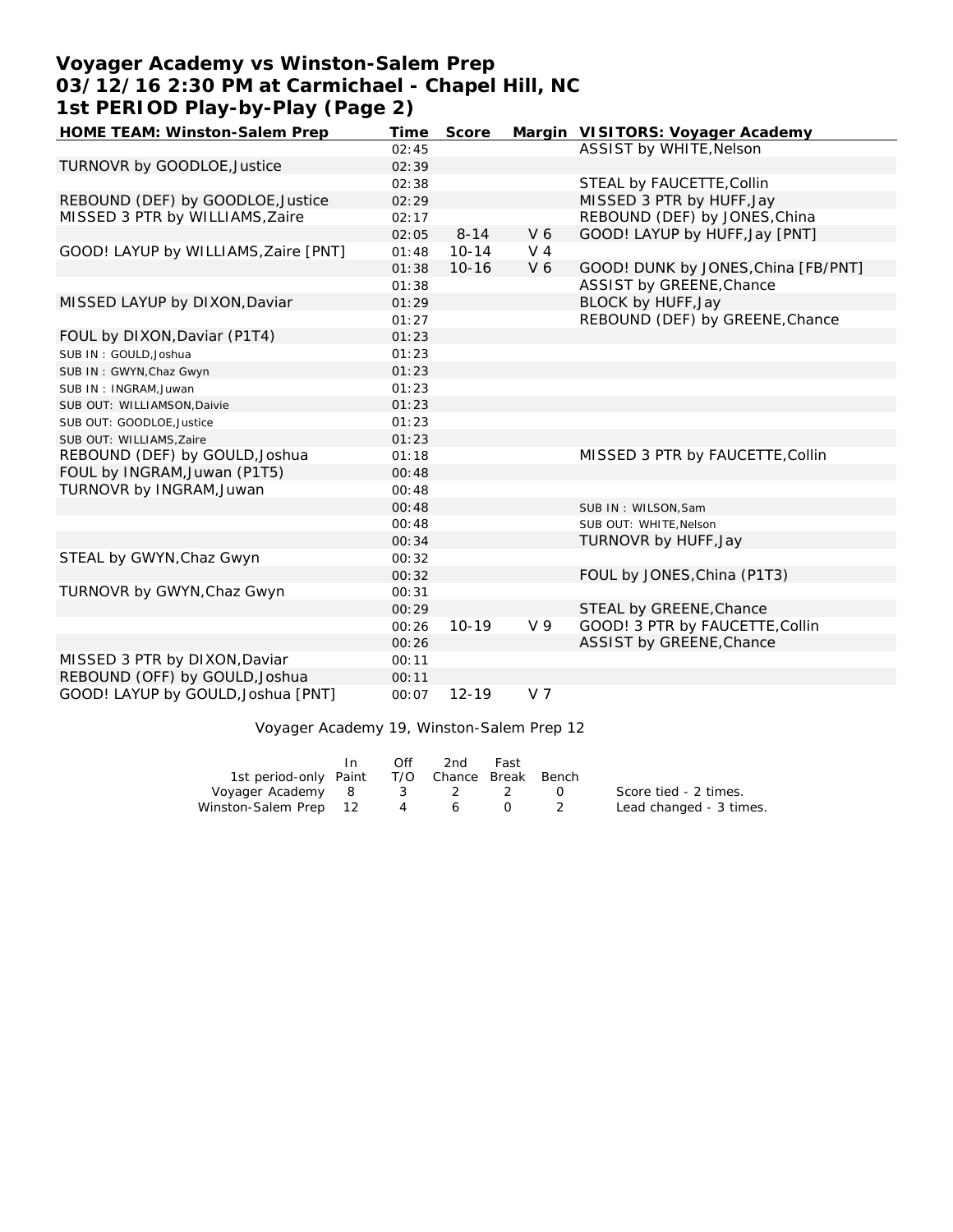### **Voyager Academy vs Winston-Salem Prep 03/12/16 2:30 PM at Carmichael - Chapel Hill, NC 2nd PERIOD Play-by-Play (Page 1)**

| HOME TEAM: Winston-Salem Prep        | Time           | Score     |                | Margin VISITORS: Voyager Academy   |
|--------------------------------------|----------------|-----------|----------------|------------------------------------|
| SUB IN: GOULD, Joshua                | 08:00          |           |                | SUB IN: WILSON, Sam                |
| SUB IN: DIXON, Daviar                | 08:00          |           |                | SUB OUT: WHITE, Nelson             |
| SUB OUT: WILLIAMSON, Daivie          | 08:00          |           |                |                                    |
| SUB OUT: GOODLOE, Justice            | 08:00          |           |                |                                    |
| MISSED 3 PTR by DIXON, Daviar        | 07:49          |           |                | REBOUND (DEF) by FAUCETTE, Collin  |
| REBOUND (DEF) by GOULD, Joshua       | 07:34          |           |                | MISSED LAYUP by GREENE, Chance     |
| TURNOVR by MCCULLOM, Levon           | 07:24          |           |                |                                    |
| SUB IN: EDWARDS, Kendrick            | 07:24          |           |                |                                    |
| SUB OUT: MCCULLOM, Levon             | 07:24          |           |                |                                    |
| FOUL by EDWARDS, Kendrick (P1T6)     | 07:05          |           |                |                                    |
| SUB IN: WILLIAMSON, Daivie           | 07:05          |           |                |                                    |
| SUB IN: GOODLOE, Justice             | 07:05          |           |                |                                    |
| SUB OUT: GOULD, Joshua               | 07:05          |           |                |                                    |
| SUB OUT: DIXON, Daviar               | 07:05          |           |                |                                    |
|                                      | 07:03          |           |                | TURNOVR by GREENE, Chance          |
| STEAL by GOODLOE, Justice            | 07:01          |           |                |                                    |
| MISSED LAYUP by WILLIAMS, Zaire      | 06:46          |           |                | BLOCK by HUFF, Jay                 |
| REBOUND (OFF) by (TEAM)              |                |           |                |                                    |
|                                      | 06:44<br>06:36 |           |                |                                    |
| MISSED JUMPER by GWYN, Chaz Gwyn     |                |           |                | REBOUND (DEF) by GREENE, Chance    |
|                                      | 06:25          |           |                | TURNOVR by GREENE, Chance          |
| MISSED LAYUP by WILLIAMSON, Daivie   | 06:20          |           |                | BLOCK by HUFF, Jay                 |
|                                      | 06:17          |           |                | REBOUND (DEF) by WILSON, Sam       |
| FOUL by GWYN, Chaz Gwyn (P1T7)       | 06:15          |           |                | MISSED FT SHOT by WILSON, Sam      |
| REBOUND (DEF) by GWYN, Chaz Gwyn     | 06:15          |           |                |                                    |
|                                      | 06:15          |           |                | SUB IN: MIKETA, Matt               |
|                                      | 06:15          |           |                | SUB IN: WHITE, Nelson              |
|                                      | 06:15          |           |                | SUB OUT: FAUCETTE, Collin          |
|                                      | 06:15          |           |                | SUB OUT: JONES, China              |
| MISSED LAYUP by WILLIAMSON, Daivie   | 05:42          |           |                | REBOUND (DEF) by MIKETA, Matt      |
| FOUL by EDWARDS, Kendrick (P2T8)     | 05:42          | $12 - 20$ | $V_8$          | GOOD! FT SHOT by HUFF, Jay         |
|                                      | 05:41          |           |                | MISSED FT SHOT by HUFF, Jay        |
| REBOUND (DEF) by GOODLOE, Justice    | 05:38          |           |                |                                    |
| MISSED FT SHOT by WILLIAMS, Zaire    | 05:33          |           |                | FOUL by WHITE, Nelson (P1T4)       |
| REBOUND (OFF) by (DEADBALL)          | 05:33          |           |                |                                    |
| GOOD! FT SHOT by WILLIAMS, Zaire     | 05:33          | $13 - 20$ | V <sub>7</sub> |                                    |
| REBOUND (DEF) by GOODLOE, Justice    | 05:18          |           |                | MISSED 3 PTR by GREENE, Chance     |
| TURNOVR by GOODLOE, Justice          | 05:15          |           |                |                                    |
|                                      | 05:15          |           |                | TURNOVR by HUFF, Jay               |
| SUB IN: PENN, Isiah                  | 05:15          |           |                |                                    |
| SUB OUT: EDWARDS, Kendrick           | 05:15          |           |                |                                    |
| GOOD! FT SHOT by WILLIAMS, Zaire     | 05:04          | $14 - 20$ | V 6            | FOUL by HUFF, Jay (P2T5)           |
| GOOD! FT SHOT by WILLIAMS, Zaire     | 05:04          | $15 - 20$ | V <sub>5</sub> |                                    |
| SUB IN: EDWARDS, Kendrick            | 05:04          |           |                |                                    |
| SUB OUT: WILLIAMSON, Daivie          | 05:04          |           |                |                                    |
|                                      | 05:00          |           |                | SUB IN: JONES, China               |
|                                      | 05:00          |           |                | SUB OUT: HUFF, Jay                 |
| FOUL by WILLIAMS, Zaire (P2T9)       | 04:54          |           |                | MISSED FT SHOT by WHITE, Nelson    |
|                                      | 04:54          |           |                | REBOUND (OFF) by MIKETA, Matt      |
|                                      | 04:47          |           |                | TURNOVR by MIKETA, Matt            |
| MISSED LAYUP by WILLIAMS, Zaire      | 04:39          |           |                | REBOUND (DEF) by WHITE, Nelson     |
|                                      | 04:25          |           |                | MISSED LAYUP by WHITE, Nelson      |
|                                      | 04:25          |           |                | REBOUND (OFF) by JONES, China      |
|                                      | 04:22          | $15 - 22$ | V 7            | GOOD! TIP-IN by JONES, China [PNT] |
| GOOD! LAYUP by GWYN, Chaz Gwyn [PNT] | 04:19          | $17 - 22$ | V <sub>5</sub> |                                    |
| ASSIST by EDWARDS, Kendrick          | 04:19          |           |                |                                    |
|                                      | 04:11          |           |                | SUB IN: FAUCETTE, Collin           |
|                                      | 04:11          |           |                | SUB OUT: WILSON, Sam               |
| REBOUND (DEF) by PENN, Isiah         | 04:09          |           |                | MISSED JUMPER by WHITE, Nelson     |
| SUB IN: DIXON, Daviar                | 04:01          |           |                |                                    |
| SUB OUT: PENN, Isiah                 | 04:01          |           |                |                                    |
| MISSED LAYUP by DIXON, Daviar        | 03:48          |           |                |                                    |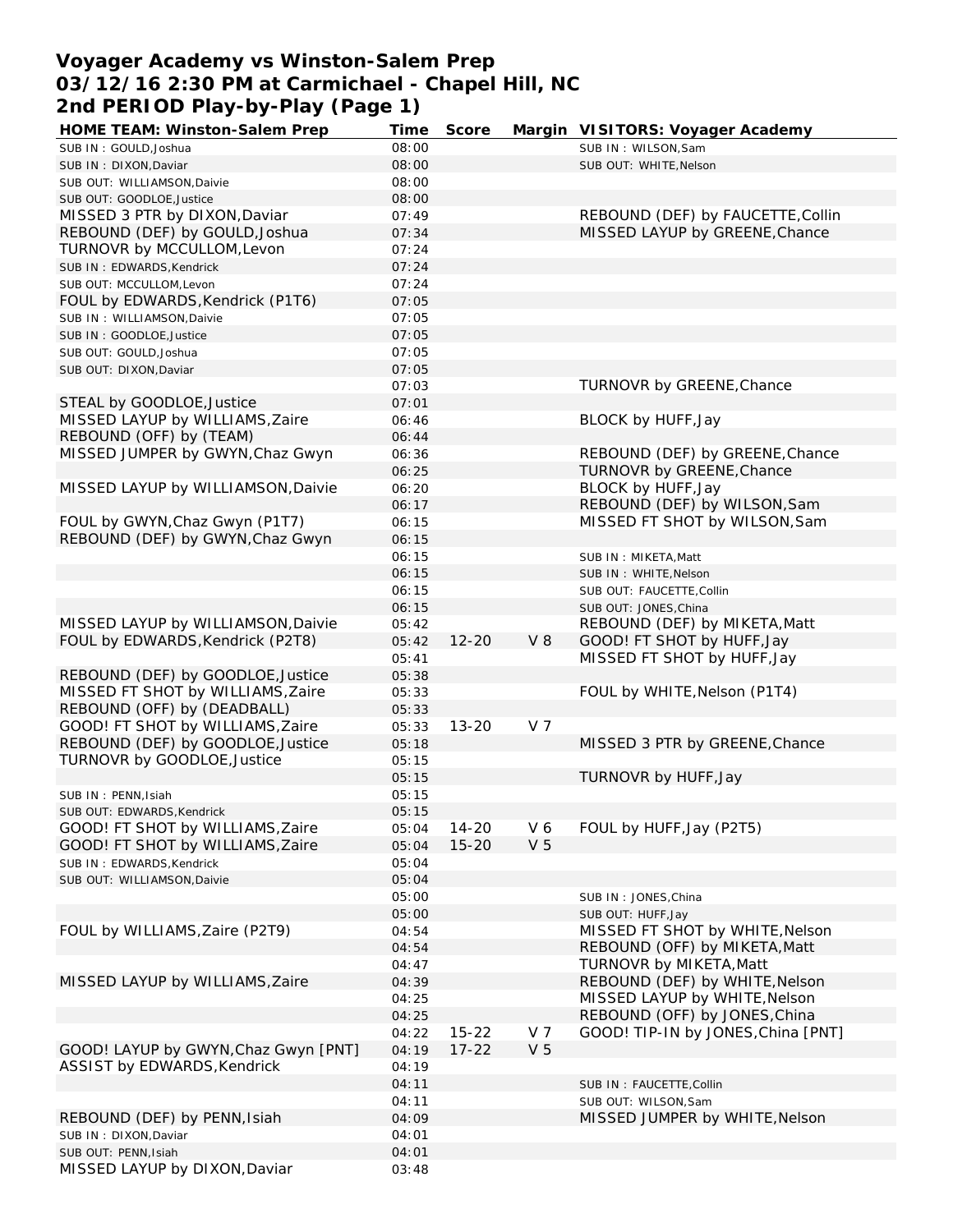# **Voyager Academy vs Winston-Salem Prep 03/12/16 2:30 PM at Carmichael - Chapel Hill, NC 2nd PERIOD Play-by-Play (Page 2)**

| HOME TEAM: Winston-Salem Prep          | Time  | Score     |                | Margin VISITORS: Voyager Academy |
|----------------------------------------|-------|-----------|----------------|----------------------------------|
|                                        | 03:48 |           |                | REBOUND (DEF) by JONES, China    |
|                                        | 03:30 | $17 - 25$ | V8             | GOOD! 3 PTR by MIKETA, Matt      |
|                                        | 03:30 |           |                | ASSIST by GREENE, Chance         |
| TURNOVR by GOODLOE, Justice            | 03:15 |           |                |                                  |
|                                        | 03:14 |           |                | STEAL by GREENE, Chance          |
| TURNOVR by WILLIAMS, Zaire             | 03:13 |           |                |                                  |
| TIMEOUT 30sec                          | 03:13 |           |                |                                  |
| FOUL TECHNCL by GWYN, Chaz Gwyn        | 02:59 |           |                |                                  |
| TURNOVR by GWYN, Chaz Gwyn             | 02:59 |           |                |                                  |
|                                        | 02:46 |           |                | TURNOVR by JONES, China          |
| MISSED JUMPER by WILLIAMS, Zaire       | 02:26 |           |                | REBOUND (DEF) by JONES, China    |
| STEAL by DIXON, Daviar                 | 02:26 |           |                | TURNOVR by JONES, China          |
|                                        | 02:26 |           |                | FOUL by GREENE, Chance (P1T6)    |
| MISSED JUMPER by DIXON, Daviar         | 02:10 |           |                |                                  |
| REBOUND (OFF) by GOULD, Joshua         | 02:10 |           |                |                                  |
| MISSED 3 PTR by GOULD, Joshua          | 02:05 |           |                |                                  |
| REBOUND (OFF) by PENN, Isiah           | 02:05 |           |                |                                  |
| MISSED FT SHOT by PENN, Isiah          | 02:03 |           |                | FOUL by JONES, China (P2T7)      |
| REBOUND (OFF) by (DEADBALL)            | 02:03 |           |                |                                  |
| MISSED FT SHOT by PENN, Isiah          | 02:03 |           |                | REBOUND (DEF) by WHITE, Nelson   |
|                                        | 02:03 |           |                | SUB IN: WILSON, Sam              |
|                                        | 02:03 |           |                | SUB OUT: JONES, China            |
| REBOUND (DEF) by WILLIAMSON, Daivie    | 01:51 |           |                | MISSED JUMPER by GREENE, Chance  |
| GOOD! LAYUP by GOODLOE, Justice [FB/PN | 01:44 | $19 - 25$ | V <sub>6</sub> |                                  |
| ASSIST by WILLIAMSON, Daivie           | 01:44 |           |                |                                  |
| FOUL by GWYN, Chaz Gwyn (P2T10)        | 01:29 |           |                |                                  |
|                                        | 01:27 | 19-28     | V 9            | GOOD! 3 PTR by MIKETA, Matt      |
|                                        | 01:27 |           |                | ASSIST by FAUCETTE, Collin       |
| GOOD! 3 PTR by WILLIAMSON, Daivie      | 01:15 | 22-28     | V 6            |                                  |
| ASSIST by GOULD, Joshua                | 01:15 |           |                |                                  |
|                                        | 01:06 | $22 - 31$ | V 9            | GOOD! 3 PTR by FAUCETTE, Collin  |
|                                        | 01:06 |           |                | ASSIST by GREENE, Chance         |
| MISSED FT SHOT by GOODLOE, Justice     | 00:56 |           |                | FOUL by WILSON, Sam (P1T8)       |
| REBOUND (OFF) by (DEADBALL)            | 00:56 |           |                |                                  |
|                                        | 00:56 |           |                | SUB IN: HUFF, Jay                |
|                                        | 00:56 |           |                | SUB OUT: MIKETA, Matt            |
| MISSED FT SHOT by GOODLOE, Justice     | 00:45 |           |                | REBOUND (DEF) by HUFF, Jay       |
|                                        | 00:31 | $22 - 33$ | V 11           | GOOD! DUNK by HUFF, Jay [PNT]    |
| MISSED 3 PTR by WILLIAMSON, Daivie     | 00:15 |           |                | REBOUND (DEF) by WILSON, Sam     |

#### Voyager Academy 33, Winston-Salem Prep 22

|                                              | Off         | 2nd | Fast |        |                         |
|----------------------------------------------|-------------|-----|------|--------|-------------------------|
| 2nd period-only Paint T/O Chance Break Bench |             |     |      |        |                         |
| Voyager Academy 4                            | $0\qquad 2$ |     |      | $\sim$ | Score tied - 0 times.   |
| Winston-Salem Prep 4 2 0                     |             |     |      |        | Lead changed - 0 times. |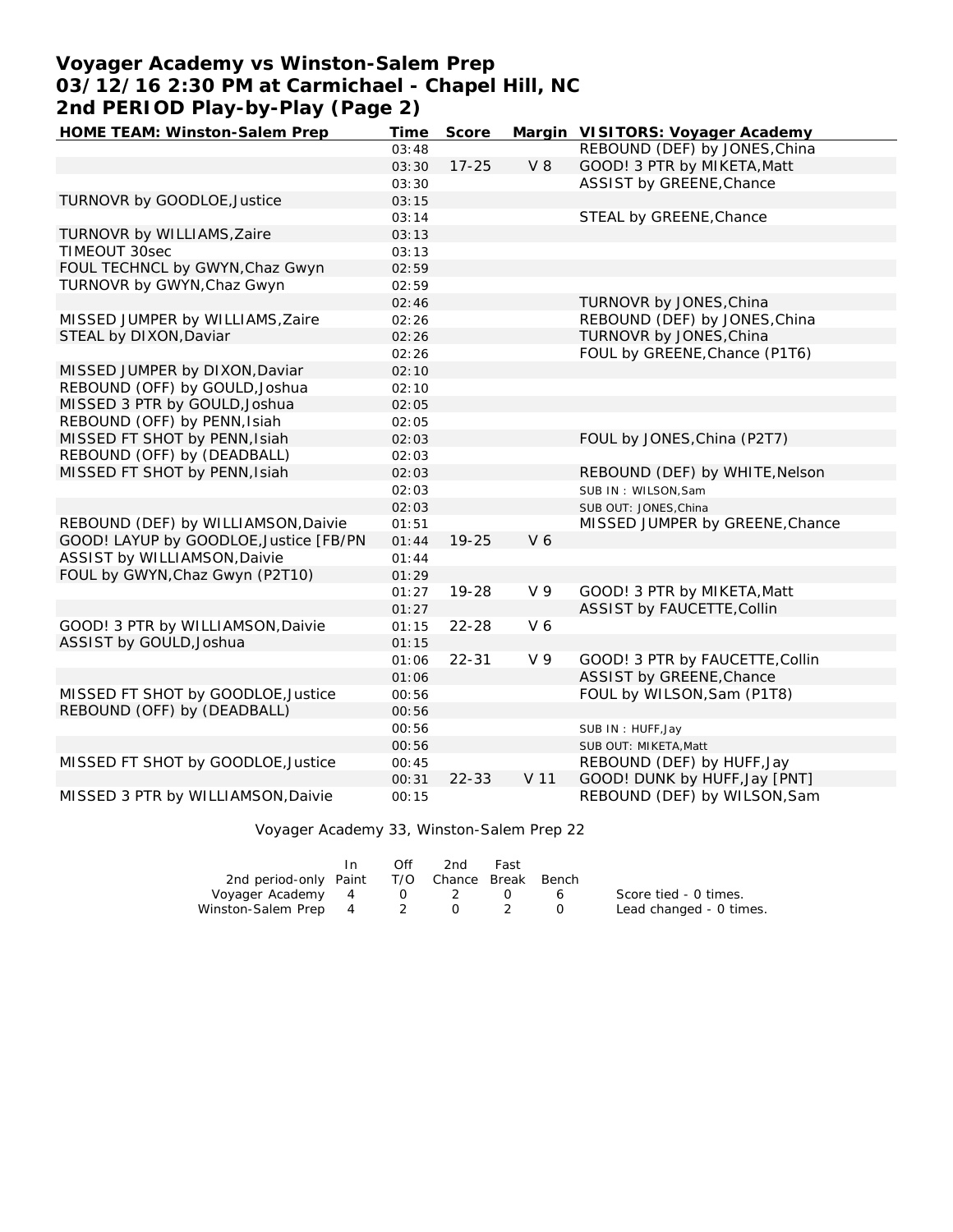## **Voyager Academy vs Winston-Salem Prep 03/12/16 2:30 PM at Carmichael - Chapel Hill, NC 3rd PERIOD Play-by-Play (Page 1)**

| HOME TEAM: Winston-Salem Prep      | Time  | Score     |                | Margin VISITORS: Voyager Academy    |
|------------------------------------|-------|-----------|----------------|-------------------------------------|
|                                    | 07:48 |           |                | TURNOVR by FAUCETTE, Collin         |
| STEAL by MCCULLOM, Levon           | 07:47 |           |                |                                     |
| GOOD! JUMPER by GOODLOE, Justice   | 07:42 | 24-33     | V <sub>9</sub> |                                     |
| ASSIST by GWYN, Chaz Gwyn          | 07:42 |           |                |                                     |
| REBOUND (DEF) by GWYN, Chaz Gwyn   | 07:33 |           |                | MISSED 3 PTR by HUFF, Jay           |
| MISSED JUMPER by GWYN, Chaz Gwyn   | 07:22 |           |                | REBOUND (DEF) by FAUCETTE, Collin   |
|                                    | 07:13 |           |                | MISSED JUMPER by GREENE, Chance     |
|                                    | 07:13 |           |                | REBOUND (OFF) by JONES, China       |
|                                    |       |           |                |                                     |
| REBOUND (DEF) by GOODLOE, Justice  | 07:06 |           |                | MISSED TIP-IN by JONES, China       |
| MISSED LAYUP by MCCULLOM, Levon    | 07:00 |           |                | REBOUND (DEF) by WHITE, Nelson      |
|                                    | 07:00 |           |                | TURNOVR by WHITE, Nelson            |
| MISSED JUMPER by WILLIAMS, Zaire   | 06:46 |           |                | BLOCK by HUFF, Jay                  |
|                                    | 06:45 |           |                | REBOUND (DEF) by HUFF, Jay          |
|                                    | 06:36 | $24 - 35$ | V 11           | GOOD! LAYUP by GREENE, Chance [PNT] |
| MISSED 3 PTR by WILLIAMSON, Daivie | 06:21 |           |                | REBOUND (DEF) by HUFF, Jay          |
| FOUL by MCCULLOM, Levon (P3T1)     | 06:17 |           |                |                                     |
| SUB IN: EDWARDS, Kendrick          | 06:17 |           |                |                                     |
| SUB OUT: MCCULLOM, Levon           | 06:17 |           |                |                                     |
|                                    | 06:06 |           |                | TURNOVR by JONES, China             |
| MISSED JUMPER by GOODLOE, Justice  | 05:51 |           |                | REBOUND (DEF) by FAUCETTE, Collin   |
| REBOUND (DEF) by WILLIAMS, Zaire   | 05:40 |           |                | MISSED LAYUP by JONES, China        |
| MISSED LAYUP by WILLIAMSON, Daivie | 05:34 |           |                | REBOUND (DEF) by JONES, China       |
| FOUL by EDWARDS, Kendrick (P3T2)   | 05:21 |           |                |                                     |
|                                    | 05:21 |           |                | <b>TIMEOUT TEAM</b>                 |
|                                    |       |           |                |                                     |
| SUB IN: WATSON, Chrishawn          | 05:21 |           |                |                                     |
| SUB OUT: WILLIAMSON, Daivie        | 05:21 |           |                |                                     |
| STEAL by WATSON, Chrishawn         | 05:18 |           |                | TURNOVR by FAUCETTE, Collin         |
| TURNOVR by WATSON, Chrishawn       | 05:18 |           |                |                                     |
|                                    | 04:45 | 24-37     | V 13           | GOOD! LAYUP by WHITE, Nelson [PNT]  |
|                                    | 04:45 |           |                | ASSIST by JONES, China              |
| MISSED LAYUP by WILLIAMS, Zaire    | 04:26 |           |                | BLOCK by HUFF, Jay                  |
|                                    | 04:24 |           |                | REBOUND (DEF) by HUFF, Jay          |
|                                    | 04:23 |           |                | TURNOVR by HUFF, Jay                |
| SUB IN: DIXON, Daviar              | 04:23 |           |                |                                     |
| SUB OUT: GOODLOE.Justice           | 04:23 |           |                |                                     |
| FOUL by GWYN, Chaz Gwyn (P3T3)     | 04:20 |           |                |                                     |
| TURNOVR by GWYN, Chaz Gwyn         | 04:20 |           |                |                                     |
|                                    | 04:20 |           |                |                                     |
| SUB IN: WILLIAMSON, Daivie         |       |           |                |                                     |
| SUB OUT: GWYN, Chaz Gwyn           | 04:20 |           |                |                                     |
|                                    | 04:15 |           |                | TURNOVR by WHITE, Nelson            |
| GOOD! 3 PTR by WATSON, Chrishawn   | 03:56 | 27-37     | V 10           |                                     |
| ASSIST by EDWARDS, Kendrick        | 03:56 |           |                |                                     |
| FOUL by WATSON, Chrishawn (P1T4)   | 03:42 |           |                |                                     |
|                                    | 03:42 |           |                | FOUL TECHNCL by HUFF, Jay           |
| GOOD! FT SHOT by WATSON, Chrishawn | 03:42 | 28-37     | V 9            | FOUL by HUFF, Jay (P3T1)            |
| GOOD! FT SHOT by WATSON, Chrishawn | 03:42 | 29-37     | $V_8$          |                                     |
|                                    | 03:42 |           |                | SUB IN: MIKETA, Matt                |
|                                    | 03:42 |           |                | SUB IN: WILSON, Sam                 |
|                                    | 03:42 |           |                | SUB OUT: WHITE, Nelson              |
|                                    | 03:42 |           |                | SUB OUT: HUFF, Jay                  |
| GOOD! FT SHOT by WILLIAMS, Zaire   | 03:32 | $30 - 37$ | V 7            | FOUL by JONES, China (P3T2)         |
| GOOD! FT SHOT by WILLIAMS, Zaire   | 03:32 | $31 - 37$ | V6             |                                     |
|                                    | 03:15 |           |                | TIMEOUT 30sec                       |
|                                    |       |           |                |                                     |
| FOUL by WATSON, Chrishawn (P2T5)   | 03:06 | $31 - 38$ | V <sub>7</sub> | GOOD! FT SHOT by FAUCETTE, Collin   |
|                                    | 03:06 | $31 - 39$ | $V_8$          | GOOD! FT SHOT by FAUCETTE, Collin   |
| FOUL by EDWARDS, Kendrick (P4T6)   | 03:00 |           |                |                                     |
| TURNOVR by EDWARDS, Kendrick       | 03:00 |           |                |                                     |
| SUB IN: MCCULLOM, Levon            | 03:00 |           |                |                                     |
| SUB OUT: EDWARDS, Kendrick         | 03:00 |           |                |                                     |
| FOUL by MCCULLOM, Levon (P4T7)     | 02:49 |           |                |                                     |
|                                    |       |           |                |                                     |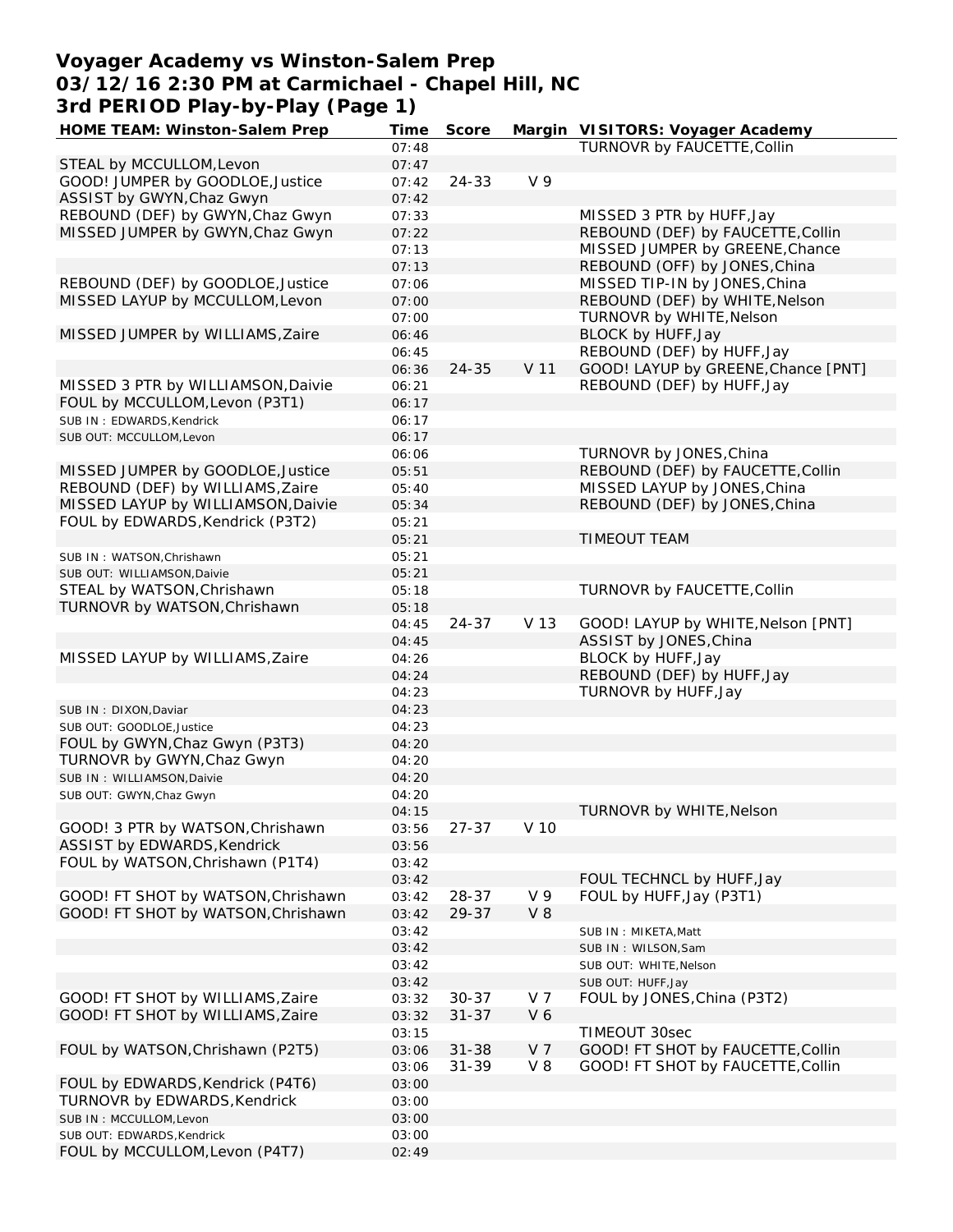## **Voyager Academy vs Winston-Salem Prep 03/12/16 2:30 PM at Carmichael - Chapel Hill, NC 3rd PERIOD Play-by-Play (Page 2)**

| HOME TEAM: Winston-Salem Prep        | Time  | Score     |                | Margin VISITORS: Voyager Academy                |
|--------------------------------------|-------|-----------|----------------|-------------------------------------------------|
|                                      | 02:49 | $31 - 40$ | V <sub>9</sub> | GOOD! FT SHOT by WILSON, Sam                    |
|                                      | 02:49 | $31 - 41$ | V 10           | GOOD! FT SHOT by WILSON, Sam                    |
| SUB IN: PENN, Isiah                  | 02:49 |           |                |                                                 |
| SUB OUT: MCCULLOM, Levon             | 02:49 |           |                |                                                 |
| MISSED LAYUP by DIXON, Daviar        | 02:44 |           |                |                                                 |
| REBOUND (OFF) by WILLIAMS, Zaire     | 02:44 |           |                |                                                 |
| GOOD! LAYUP by WILLIAMS, Zaire [PNT] | 02:41 | $33 - 41$ | $V_8$          |                                                 |
|                                      | 02:27 |           |                | TURNOVR by GREENE, Chance                       |
| STEAL by WATSON, Chrishawn           | 02:26 |           |                |                                                 |
| MISSED 3 PTR by WATSON, Chrishawn    | 02:21 |           |                | REBOUND (DEF) by WILSON, Sam                    |
| FOUL by WILLIAMS, Zaire (P3T8)       | 02:08 | $33 - 42$ | V <sub>9</sub> | GOOD! FT SHOT by JONES, China                   |
| REBOUND (DEF) by PENN, Isiah         | 02:08 |           |                | MISSED FT SHOT by JONES, China                  |
| SUB IN: GOODLOE, Justice             | 02:08 |           |                | SUB IN: WHITE.Nelson                            |
| SUB OUT: WILLIAMSON, Daivie          | 02:08 |           |                | SUB OUT: FAUCETTE, Collin                       |
| MISSED 3 PTR by WATSON, Chrishawn    | 02:01 |           |                | REBOUND (DEF) by GREENE, Chance                 |
|                                      | 01:49 | $33 - 44$ | V 11           | GOOD! DUNK by JONES, China [PNT]                |
|                                      | 01:49 |           |                | ASSIST by WHITE, Nelson                         |
| MISSED 3 PTR by WATSON, Chrishawn    | 01:41 |           |                |                                                 |
| REBOUND (OFF) by PENN, Isiah         | 01:41 |           |                |                                                 |
| MISSED FT SHOT by PENN, Isiah        | 01:36 |           |                | FOUL by MIKETA, Matt (P1T3)                     |
|                                      |       |           |                | REBOUND (DEF) by (TEAM)                         |
|                                      | 01:36 |           |                |                                                 |
| SUB IN: GWYN, Chaz Gwyn              | 01:36 |           |                |                                                 |
| SUB OUT: WATSON, Chrishawn           | 01:36 |           |                | MISSED LAYUP by WILSON, Sam                     |
| BLOCK by WILLIAMS, Zaire             | 01:21 |           |                |                                                 |
|                                      | 01:19 | $34 - 44$ | V 10           | REBOUND (OFF) by WHITE, Nelson                  |
| GOOD! FT SHOT by PENN, Isiah         | 01:12 |           |                | FOUL by WILSON, Sam (P2T4)                      |
| MISSED FT SHOT by PENN, Isiah        | 01:12 |           |                | REBOUND (DEF) by HUFF, Jay<br>SUB IN: HUFF, Jay |
|                                      | 01:12 |           |                |                                                 |
|                                      | 01:12 |           |                | SUB OUT: MIKETA, Matt                           |
|                                      | 00:52 | $34 - 46$ | V 12           | GOOD! LAYUP by GREENE, Chance [PNT]             |
| MISSED FT SHOT by WILLIAMS, Zaire    | 00:42 |           |                | FOUL by JONES, China (P4T5)                     |
| REBOUND (OFF) by (DEADBALL)          | 00:42 |           |                |                                                 |
| GOOD! FT SHOT by WILLIAMS, Zaire     | 00:42 | $35 - 46$ | V 11           |                                                 |
| SUB IN: GOULD, Joshua                | 00:42 |           |                | SUB IN: MIKETA, Matt                            |
| SUB OUT: DIXON, Daviar               | 00:42 |           |                | SUB OUT: JONES, China                           |
| FOUL by PENN, Isiah (P1T9)           | 00:28 |           |                | MISSED FT SHOT by HUFF, Jay                     |
|                                      | 00:28 |           |                | REBOUND (OFF) by (DEADBALL)                     |
| SUB IN: DIXON, Daviar                | 00:28 |           |                |                                                 |
| SUB OUT: PENN, Isiah                 | 00:28 |           |                |                                                 |
|                                      | 00:10 |           |                | FOUL by GREENE, Chance (P2T6)                   |
| MISSED FT SHOT by WILLIAMS, Zaire    | 00:02 |           |                | FOUL by WHITE, Nelson (P2T7)                    |
| REBOUND (OFF) by (DEADBALL)          | 00:02 |           |                |                                                 |
| GOOD! FT SHOT by WILLIAMS, Zaire     | 00:02 | $36 - 46$ | V 10           |                                                 |
| REBOUND (DEF) by (TEAM)              | 00:00 |           |                | MISSED 3 PTR by GREENE, Chance                  |
|                                      |       |           |                |                                                 |

Voyager Academy 46, Winston-Salem Prep 36

|                       | In. | Off | 2nd                    | Fast |   |                         |
|-----------------------|-----|-----|------------------------|------|---|-------------------------|
| 3rd period-only Paint |     |     | T/O Chance Break Bench |      |   |                         |
| Voyager Academy 8     |     | 4   |                        |      |   | Score tied - 0 times.   |
| Winston-Salem Prep 2  |     |     |                        |      | 6 | Lead changed - 0 times. |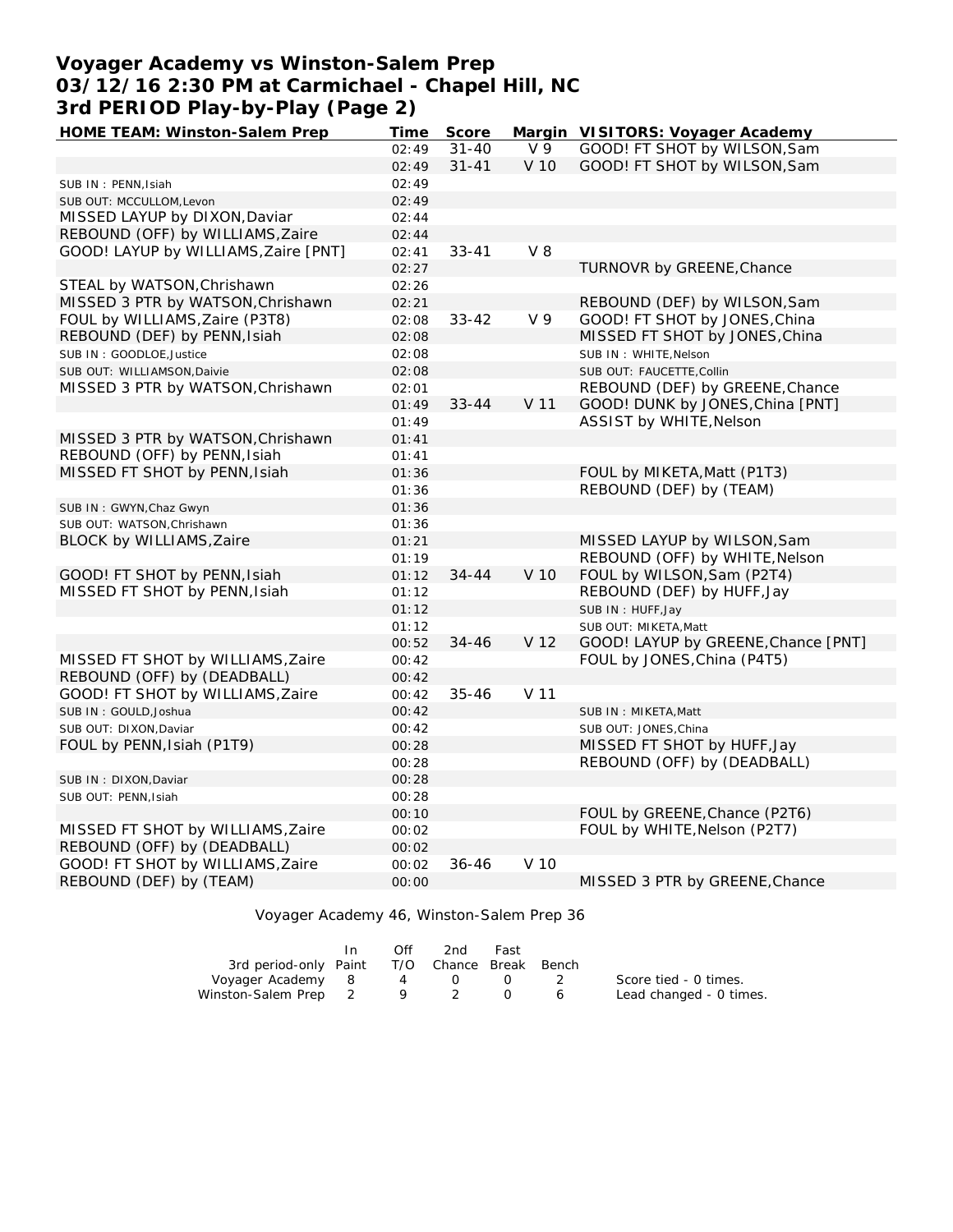# **Voyager Academy vs Winston-Salem Prep 03/12/16 2:30 PM at Carmichael - Chapel Hill, NC 4th PERIOD Play-by-Play (Page 1)**

| HOME TEAM: Winston-Salem Prep           | Time  | Score     |                | Margin VISITORS: Voyager Academy      |
|-----------------------------------------|-------|-----------|----------------|---------------------------------------|
| SUB IN: EDWARDS, Kendrick               | 08:00 |           |                | SUB IN: WILSON, Sam                   |
| SUB IN: GOULD, Joshua                   | 08:00 |           |                | SUB IN: MIKETA, Matt                  |
| SUB OUT: WILLIAMSON, Daivie             | 08:00 |           |                | SUB OUT: FAUCETTE, Collin             |
| SUB OUT: MCCULLOM, Levon                | 08:00 |           |                | SUB OUT: JONES, China                 |
|                                         | 07:41 |           |                | TURNOVR by HUFF, Jay                  |
| SUB IN: WILLIAMSON, Daivie              | 07:41 |           |                | SUB IN: FAUCETTE, Collin              |
| SUB OUT: GOODLOE, Justice               | 07:41 |           |                | SUB OUT: MIKETA, Matt                 |
| MISSED LAYUP by GOODLOE, Justice        | 07:32 |           |                | BLOCK by WILSON, Sam                  |
|                                         | 07:28 |           |                | REBOUND (DEF) by WILSON, Sam          |
|                                         | 07:22 | $36 - 48$ | V 12           | GOOD! LAYUP by FAUCETTE, Collin [PNT] |
|                                         | 07:22 |           |                | ASSIST by WHITE, Nelson               |
| MISSED LAYUP by WILLIAMSON, Daivie      | 07:13 |           |                |                                       |
| REBOUND (OFF) by (TEAM)                 | 07:13 |           |                |                                       |
| GOOD! FT SHOT by WILLIAMS, Zaire        | 07:03 | $37 - 48$ | V 11           | FOUL by GREENE, Chance (P3T8)         |
| GOOD! FT SHOT by WILLIAMS, Zaire        | 07:03 | 38-48     | V 10           |                                       |
| STEAL by GOODLOE, Justice               | 06:52 |           |                | TURNOVR by WHITE, Nelson              |
| FOUL by WILLIAMS, Zaire (P4T10)         |       |           |                |                                       |
|                                         | 06:51 | 38-49     |                |                                       |
| FOUL TECHNCL by WILLIAMS, Zaire         | 06:51 |           | V 11           | GOOD! FT SHOT by GREENE, Chance       |
|                                         | 06:51 | 38-50     | V 12           | GOOD! FT SHOT by GREENE, Chance       |
| <b>TIMEOUT TEAM</b>                     | 06:51 |           |                |                                       |
| SUB IN: GOODLOE, Justice                | 06:51 |           |                |                                       |
| SUB OUT: GOULD, Joshua                  | 06:51 |           |                |                                       |
| REBOUND (DEF) by WILLIAMS, Zaire        | 06:43 |           |                | MISSED 3 PTR by FAUCETTE, Collin      |
| MISSED LAYUP by WILLIAMS, Zaire         | 06:37 |           |                |                                       |
| REBOUND (OFF) by EDWARDS, Kendrick      | 06:37 |           |                |                                       |
| GOOD! TIP-IN by EDWARDS, Kendrick [PNT] | 06:31 | 40-50     | V 10           |                                       |
| TURNOVR by WILLIAMS, Zaire              | 06:29 |           |                |                                       |
|                                         | 06:27 |           |                | STEAL by WILSON, Sam                  |
| GOOD! FT SHOT by WILLIAMSON, Daivie     | 06:26 | $41 - 50$ | V <sub>9</sub> | FOUL by WHITE, Nelson (P3T9)          |
| GOOD! FT SHOT by WILLIAMSON, Daivie     | 06:26 | 42-50     | $V_8$          |                                       |
|                                         | 06:20 |           |                | MISSED LAYUP by HUFF, Jay             |
|                                         | 06:20 |           |                | REBOUND (OFF) by HUFF, Jay            |
|                                         | 06:14 | 42-52     | V 10           | GOOD! TIP-IN by HUFF, Jay [PNT]       |
| MISSED LAYUP by DIXON, Daviar           | 06:06 |           |                | REBOUND (DEF) by WHITE, Nelson        |
|                                         | 06:04 |           |                | TURNOVR by WHITE, Nelson              |
| STEAL by GOODLOE, Justice               | 06:03 |           |                |                                       |
| GOOD! FT SHOT by WILLIAMS, Zaire        | 05:40 | 43-52     | V 9            | FOUL by WHITE, Nelson (P4T10)         |
| MISSED FT SHOT by WILLIAMS, Zaire       | 05:40 |           |                | REBOUND (DEF) by FAUCETTE, Collin     |
|                                         | 05:40 |           |                | SUB IN: JONES, China                  |
|                                         | 05:40 |           |                | SUB OUT: WHITE, Nelson                |
| FOUL by EDWARDS, Kendrick (P5T11)       | 05:30 |           |                | MISSED FT SHOT by HUFF, Jay           |
|                                         | 05:30 |           |                | REBOUND (OFF) by (DEADBALL)           |
|                                         | 05:30 | 43-53     | V 10           | GOOD! FT SHOT by HUFF, Jay            |
| SUB IN: MCCULLOM, Levon                 | 05:30 |           |                |                                       |
| SUB OUT: EDWARDS, Kendrick              | 05:30 |           |                |                                       |
| MISSED LAYUP by GOODLOE, Justice        | 05:26 |           |                | REBOUND (DEF) by JONES, China         |
|                                         | 04:59 | 43-55     | V 12           | GOOD! DUNK by HUFF, Jay [PNT]         |
|                                         | 04:59 |           |                | ASSIST by JONES, China                |
| MISSED LAYUP by WILLIAMS, Zaire         | 04:46 |           |                | REBOUND (DEF) by HUFF, Jay            |
| FOUL by GOODLOE, Justice (P1T12)        | 04:42 |           |                | MISSED FT SHOT by HUFF, Jay           |
|                                         | 04:42 |           |                | REBOUND (OFF) by (DEADBALL)           |
|                                         | 04:42 | 43-56     | V 13           | GOOD! FT SHOT by HUFF, Jay            |
|                                         | 04:42 |           |                | TIMEOUT TEAM                          |
| SUB IN: DIXON, Daviar                   | 04:42 |           |                |                                       |
| SUB OUT: MCCULLOM, Levon                | 04:42 |           |                |                                       |
| MISSED 3 PTR by GWYN, Chaz Gwyn         | 04:38 |           |                | REBOUND (DEF) by GREENE, Chance       |
|                                         | 04:22 |           |                | TURNOVR by (TEAM)                     |
| MISSED LAYUP by WILLIAMSON, Daivie      | 04:13 |           |                | REBOUND (DEF) by (TEAM)               |
| SUB IN: GOULD, Joshua                   | 04:11 |           |                |                                       |
| SUB OUT: WILLIAMSON, Daivie             | 04:11 |           |                |                                       |
|                                         | 04:02 |           |                | TURNOVR by FAUCETTE, Collin           |
|                                         |       |           |                |                                       |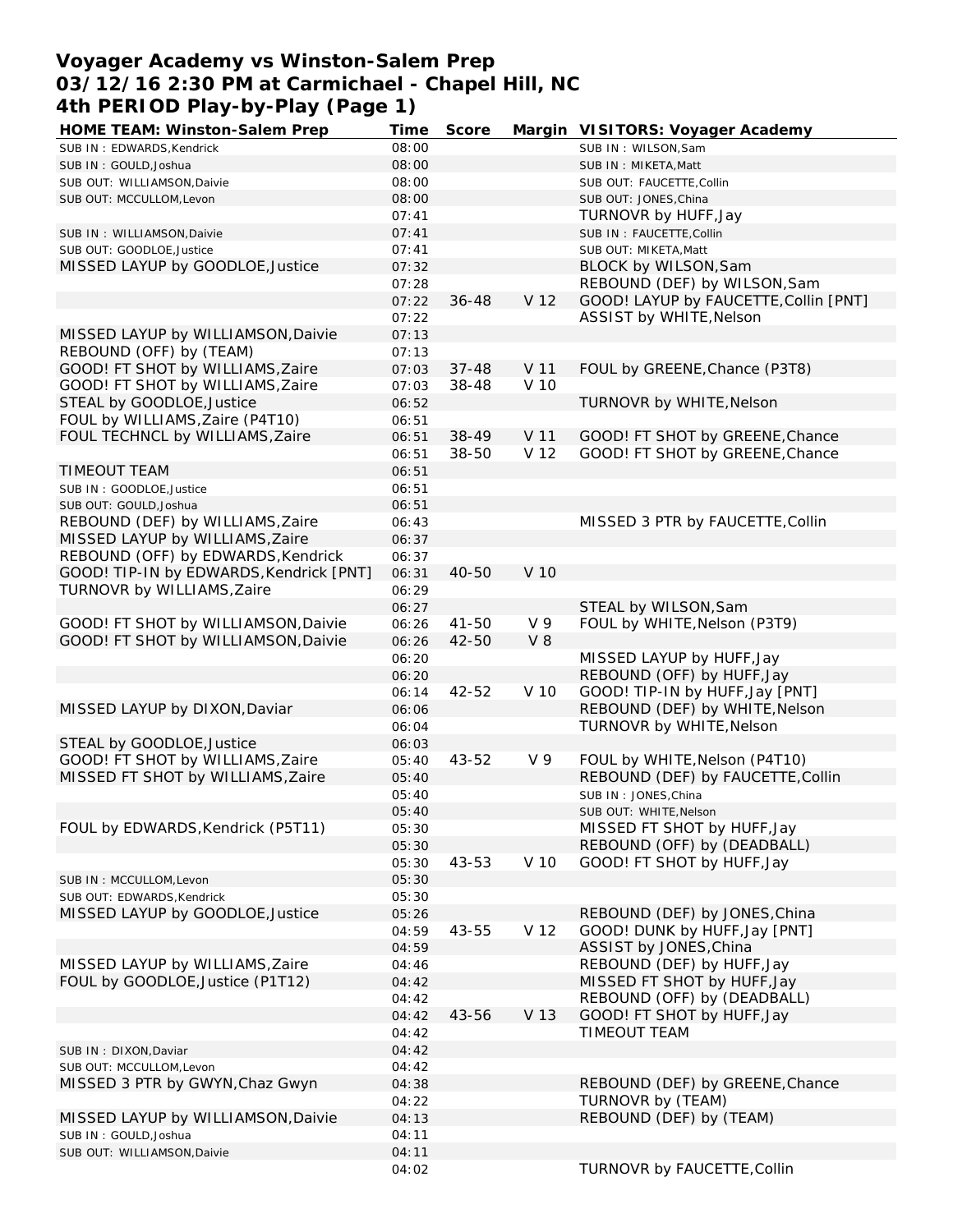#### **Voyager Academy vs Winston-Salem Prep 03/12/16 2:30 PM at Carmichael - Chapel Hill, NC 4th PERIOD Play-by-Play (Page 2)**

| HOME TEAM: Winston-Salem Prep         | Time  | Score     |       | Margin VISITORS: Voyager Academy      |
|---------------------------------------|-------|-----------|-------|---------------------------------------|
| STEAL by GWYN, Chaz Gwyn              | 04:01 |           |       |                                       |
| GOOD! 3 PTR by GWYN, Chaz Gwyn        | 03:58 | 46-56     | V 10  |                                       |
|                                       | 03:37 |           |       | TURNOVR by FAUCETTE, Collin           |
| STEAL by GOULD, Joshua                | 03:36 |           |       |                                       |
| GOOD! LAYUP by GOODLOE, Justice [PNT] | 03:32 | 48-56     | $V_8$ |                                       |
| MISSED FT SHOT by GOODLOE, Justice    | 03:32 |           |       | FOUL by WILSON, Sam (P3T11)           |
|                                       | 03:32 |           |       | REBOUND (DEF) by HUFF, Jay            |
|                                       |       | 48-58     | V 10  | GOOD! LAYUP by FAUCETTE, Collin [PNT] |
|                                       | 03:21 |           |       | REBOUND (DEF) by HUFF, Jay            |
| MISSED LAYUP by DIXON, Daviar         | 03:08 |           |       |                                       |
|                                       | 02:54 | 48-60     | V 12  | GOOD! LAYUP by FAUCETTE, Collin [PNT] |
|                                       | 02:54 |           |       | ASSIST by HUFF, Jay                   |
| GOOD! LAYUP by DIXON, Daviar [PNT]    | 02:39 | $50 - 60$ | V 10  |                                       |
| FOUL by GWYN, Chaz Gwyn (P4T13)       | 02:28 | $50 - 61$ | V 11  | GOOD! FT SHOT by GREENE, Chance       |
|                                       | 02:28 | $50 - 62$ | V 12  | GOOD! FT SHOT by GREENE, Chance       |
| SUB IN: WILLIAMSON, Daivie            | 02:28 |           |       | SUB IN: WHITE, Nelson                 |
| SUB OUT: GOULD, Joshua                | 02:28 |           |       | SUB OUT: FAUCETTE, Collin             |
| MISSED 3 PTR by WILLIAMSON, Daivie    | 02:18 |           |       | REBOUND (DEF) by HUFF, Jay            |
| FOUL by WILLIAMS, Zaire (P5T14)       | 02:14 | $50 - 63$ | V 13  | GOOD! FT SHOT by HUFF, Jay            |
| REBOUND (DEF) by GOODLOE, Justice     | 02:14 |           |       | MISSED FT SHOT by HUFF, Jay           |
| SUB IN: INGRAM, Juwan                 | 02:14 |           |       |                                       |
| SUB OUT: WILLIAMS, Zaire              | 02:14 |           |       |                                       |
| MISSED JUMPER by GOODLOE, Justice     | 02:11 |           |       |                                       |
|                                       |       |           |       | BLOCK by HUFF, Jay                    |
|                                       | 02:10 |           |       |                                       |
| REBOUND (OFF) by INGRAM, Juwan        | 02:09 |           |       |                                       |
| MISSED FT SHOT by INGRAM, Juwan       | 02:06 |           |       | FOUL by HUFF, Jay (P4T12)             |
| REBOUND (OFF) by (DEADBALL)           | 02:06 |           |       |                                       |
| MISSED FT SHOT by INGRAM, Juwan       | 02:06 |           |       | REBOUND (DEF) by GREENE, Chance       |
| STEAL by GOODLOE, Justice             | 02:06 |           |       | TURNOVR by MIKETA, Matt               |
| MISSED 3 PTR by WATSON, Chrishawn     | 02:06 |           |       |                                       |
| REBOUND (OFF) by GWYN, Chaz Gwyn      | 02:06 |           |       |                                       |
| MISSED 3 PTR by GWYN, Chaz Gwyn       | 02:06 |           |       |                                       |
| REBOUND (OFF) by (TEAM)               | 02:06 |           |       |                                       |
| SUB IN: WATSON, Chrishawn             | 02:06 |           |       | SUB IN: MIKETA, Matt                  |
| SUB OUT: WILLIAMSON, Daivie           | 02:06 |           |       | SUB IN: FAUCETTE, Collin              |
|                                       | 02:06 |           |       | SUB OUT: JONES, China                 |
|                                       | 02:06 |           |       | SUB OUT: WHITE, Nelson                |
|                                       | 01:40 |           |       | SUB IN: WHITE, Nelson                 |
|                                       | 01:40 |           |       |                                       |
|                                       |       |           |       | SUB IN: JONES, China                  |
|                                       | 01:40 |           |       | SUB OUT: MIKETA, Matt                 |
|                                       | 01:40 |           |       | SUB OUT: FAUCETTE, Collin             |
| MISSED 3 PTR by WATSON, Chrishawn     | 01:38 |           |       | REBOUND (DEF) by JONES, China         |
|                                       | 01:22 | 50-65     | V 15  | GOOD! DUNK by JONES, China [PNT]      |
|                                       | 01:22 |           |       | ASSIST by GREENE, Chance              |
| MISSED LAYUP by DIXON, Daviar         | 01:14 |           |       | REBOUND (DEF) by HUFF, Jay            |
|                                       | 01:11 | 50-66     | V 16  | GOOD! FT SHOT by HUFF, Jay            |
|                                       | 01:11 | $50 - 67$ | V 17  | GOOD! FT SHOT by HUFF, Jay            |
| SUB IN: WATSON, K.J.                  | 01:11 |           |       | SUB IN: FOGLEMAN, Garrett             |
| SUB IN: WILLIAMS, L.J.                | 01:11 |           |       | SUB IN: VINCENT, Mark                 |
| SUB IN: GOULD, Joshua                 | 01:11 |           |       | SUB IN: FRIEDMAN, Harry               |
| SUB IN: HAIRSTON, TyrenW              | 01:11 |           |       | SUB IN: THORNE, Tim                   |
| SUB IN: PENN, Isiah                   | 01:11 |           |       | SUB OUT: WHITE, Nelson                |
| SUB IN: CARTER, Justin                | 01:11 |           |       | SUB OUT: JONES, China                 |
|                                       | 01:11 |           |       |                                       |
| SUB OUT: INGRAM, Juwan                |       |           |       | SUB OUT: WILSON, Sam                  |
| SUB OUT: GOODLOE, Justice             | 01:11 |           |       | SUB OUT: HUFF, Jay                    |
| SUB OUT: GWYN, Chaz Gwyn              | 01:11 |           |       |                                       |
| SUB OUT: DIXON, Daviar                | 01:11 |           |       |                                       |
| MISSED LAYUP by WATSON, Chrishawn     | 01:06 |           |       |                                       |
| REBOUND (OFF) by WATSON, K.J.         | 01:06 |           |       |                                       |
| GOOD! LAYUP by WATSON, K.J. [PNT]     | 00:59 | 52-67     | V 15  |                                       |
| FOUL by WATSON, Chrishawn (P3T15)     | 00:54 | 52-68     | V 16  | GOOD! FT SHOT by GREENE, Chance       |
|                                       | 00:54 | 52-69     | V 17  | GOOD! FT SHOT by GREENE, Chance       |